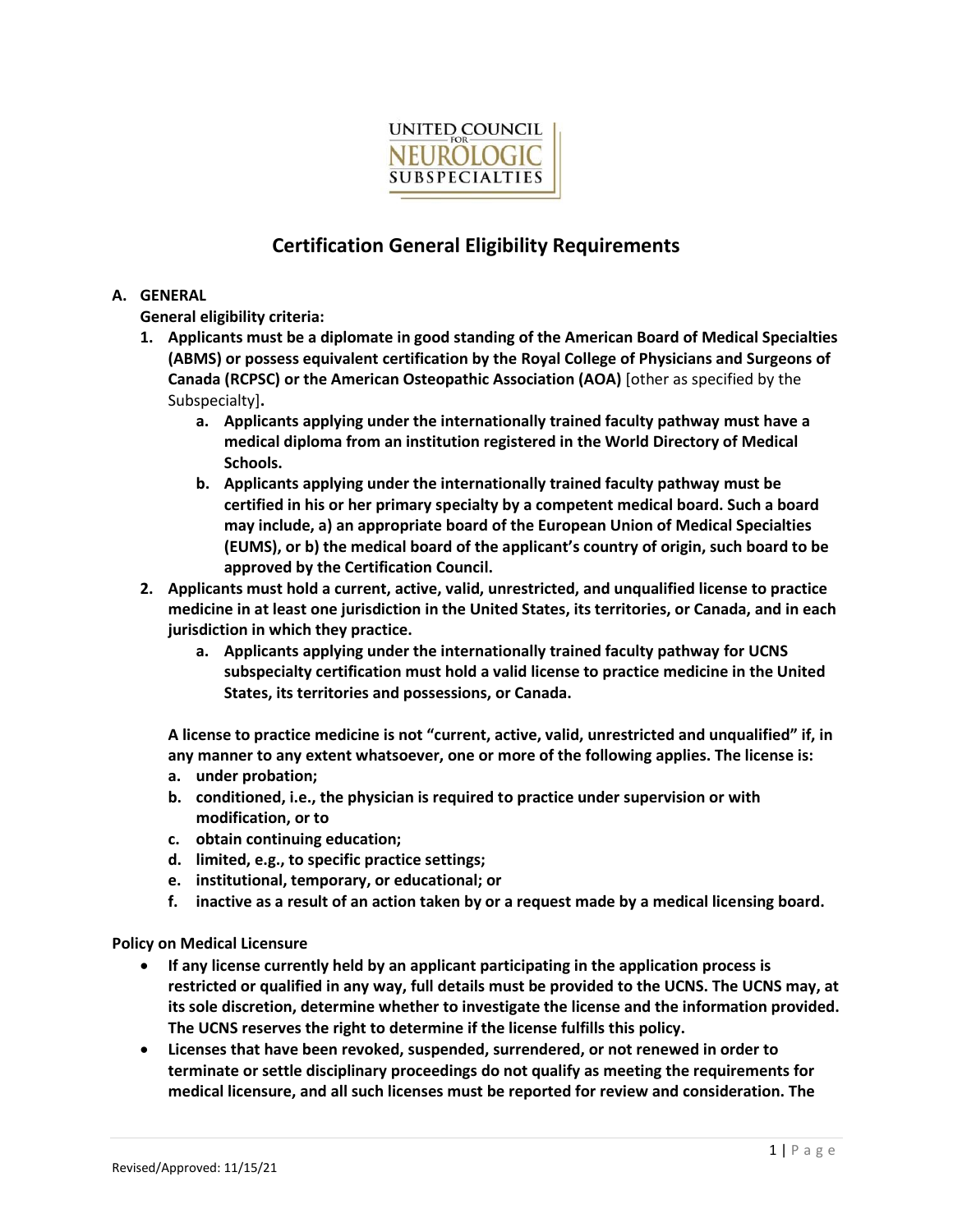**UCNS will determine if the situation is cause to deny an applicant's certification application, deny a candidate access to an examination, or revoke a diplomate's certificate.**

# **B. Pathways**

**Applicants must have completed** *one of four* **eligibility pathways. The pathways are:**

- **1. UCNS-Accredited Fellowship**
- **2. Practice Track**
- **3. Academic Appointment at a UCNS-Accredited Fellowship**
- **4. Internationally Trained Faculty at UCNS-Accredited Training Programs**

## **1. UCNS-Accredited Fellowship Training**

**Applicants must meet one of the following requirements:**

**A) An applicant must have successfully completed a fellowship in [**Subspecialty] **that is accredited by UCNS. The fellowship must be** [Subspecialty defines duration]. **The applicant must apply within 48 months of completing the fellowship. Verification by the appropriate fellowship program director using th[e Fellowship Training Verification Template Letter](https://www.ucns.org/Online/Certification/Online/Certification_Home.aspx?hkey=c7f37845-c035-4186-bd99-9eff677d6c90) or a copy of the fellowship completion certificate must be provided.**

**B) Applicants currently in a fellowship that will not be completed prior to the application deadline may still apply. The applicant must have successfully completed the fellowship training a minimum of 25 days prior to the examination week. Confirmation from the fellowship program director stating that the applicant has successfully completed the UCNSaccredited fellowship program must be received within 20 days of the fellowship completion date.**

**2. Practice Track**

**The practice track is a process that allows physicians who initiated the subspecialty prior to the availability of accredited training programs to qualify for the examination by meeting a defined set of criteria. To apply via this pathway, applicants must fulfill the requirements of the pathway on or before the last date of the current application cycle.**

**The applicant must submit the following documentation for one of the three following areas in** [Subspecialty]. Applicants must use template letters provided by the UCNS where applicable.

**a. Satisfactory completion of** [Subspecialty determines duration] **of formal training (nonaccredited in** [Subspecialty] **that has taken place after the completion of formal residency training in** [Subspecialty determines appropriate specialty training]. **Training or exposure to**  [Subspecialty] **given to residents as part of their curriculum will not count toward the**  [duration determined by Subspecialty] **of training. The applicant must provide documentation from the appropriate program director of each institution where the training occurred or a copy of their fellowship completion certificate.**

**OR**

**b. At least** [Subspecialty determines] **hours of** *AMA PRA Category 1 CMETM* **specifically related to** [Subspecialty determines] **over the 60 months prior to application. Specification of programs attended and relevance to the field of** [Subspecialty] **must be provided.**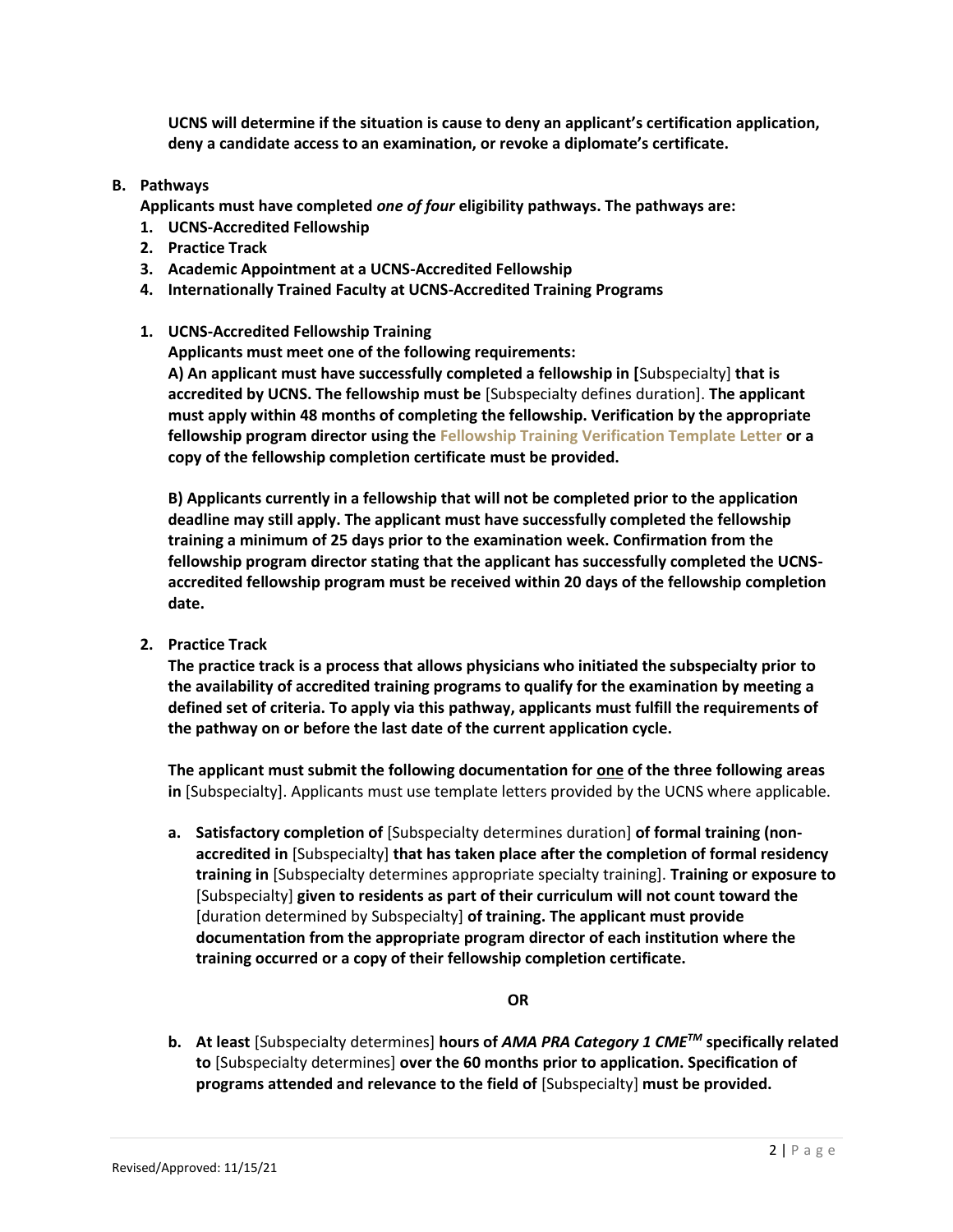**c. A letter from the applicant's current department chair that states he/she has an active, full-time academic appointment in which his/her teaching responsibilities include instructing one or more of the following in** [Subspecialty]: **medical students, residents, or fellows.**

### **AND**

- **d. Documentation of a 36-month\* period of time in which the applicant has spent a minimum of 25% of his/her time in the practice of** [Subspecialty]. [The Subspecialty may also establish additional time options as appropriate, e.g. 24-months with a minimum of 50% practice time.] **The practice must:**
	- **i. Include evaluation** [defined by Subspecialty] **in the context of diagnosis and management of persons with** [defined by Subspecialty]. **The applicant's practice must include conditions in Sections II and III of the** [Subspecialty] **Examination Content Outline.**
	- **ii. Have occurred in the United States, its territories, or in Canada.**
	- **iii. Have occurred in the 60-month interval immediately preceding application for certification but need not be continuous.**

**The application must contain letters from two physicians familiar with the applicant's practice pattern during the practice time submitted in the application. The letters must together address an entire 36-month period of time submitted. Use th[e Subspecialty](https://www.ucns.org/Online/Certification/Online/Certification_Home.aspx?hkey=c7f37845-c035-4186-bd99-9eff677d6c90)  [Practice Time Verification](https://www.ucns.org/Online/Certification/Online/Certification_Home.aspx?hkey=c7f37845-c035-4186-bd99-9eff677d6c90) template.**

**\* If the applicant completed unaccredited training, this may count towards the 36-month period of time. For example, if the applicant completed 12 months of unaccredited training in** [Subspecialty]**, UCNS will count these 12 months towards the 36-month period of time. Documentation of an additional 24-month period of time would then be required.**

e. [The Subspecialty may determine additional criteria as appropriate, e.g. practical expertise component.]

### **3. Academic Appointment at a UCNS-Accredited Training Program**

**Faculty of a UCNS-accredited training program in [**Subspecialty**] must supply a letter, using the [Academic Appointment Verification template](https://www.ucns.org/Online/Certification/Online/Certification_Home.aspx?hkey=c7f37845-c035-4186-bd99-9eff677d6c90), from the applicant's current department chair that states he/she has an active full-time academic appointment in which his-her teaching responsibilities include instructing [**Subspecialty**] fellows.**

**Applicants of this pathway must provide practice pattern letters using the [Subspecialty](https://www.ucns.org/Online/Certification/Online/Certification_Home.aspx?hkey=c7f37845-c035-4186-bd99-9eff677d6c90)  [Practice Time Verification template.](https://www.ucns.org/Online/Certification/Online/Certification_Home.aspx?hkey=c7f37845-c035-4186-bd99-9eff677d6c90) Practice time requirement will mirror the requirement stated in the practice track for each subspecialty. Required criteria for the letters is found within the templates.**